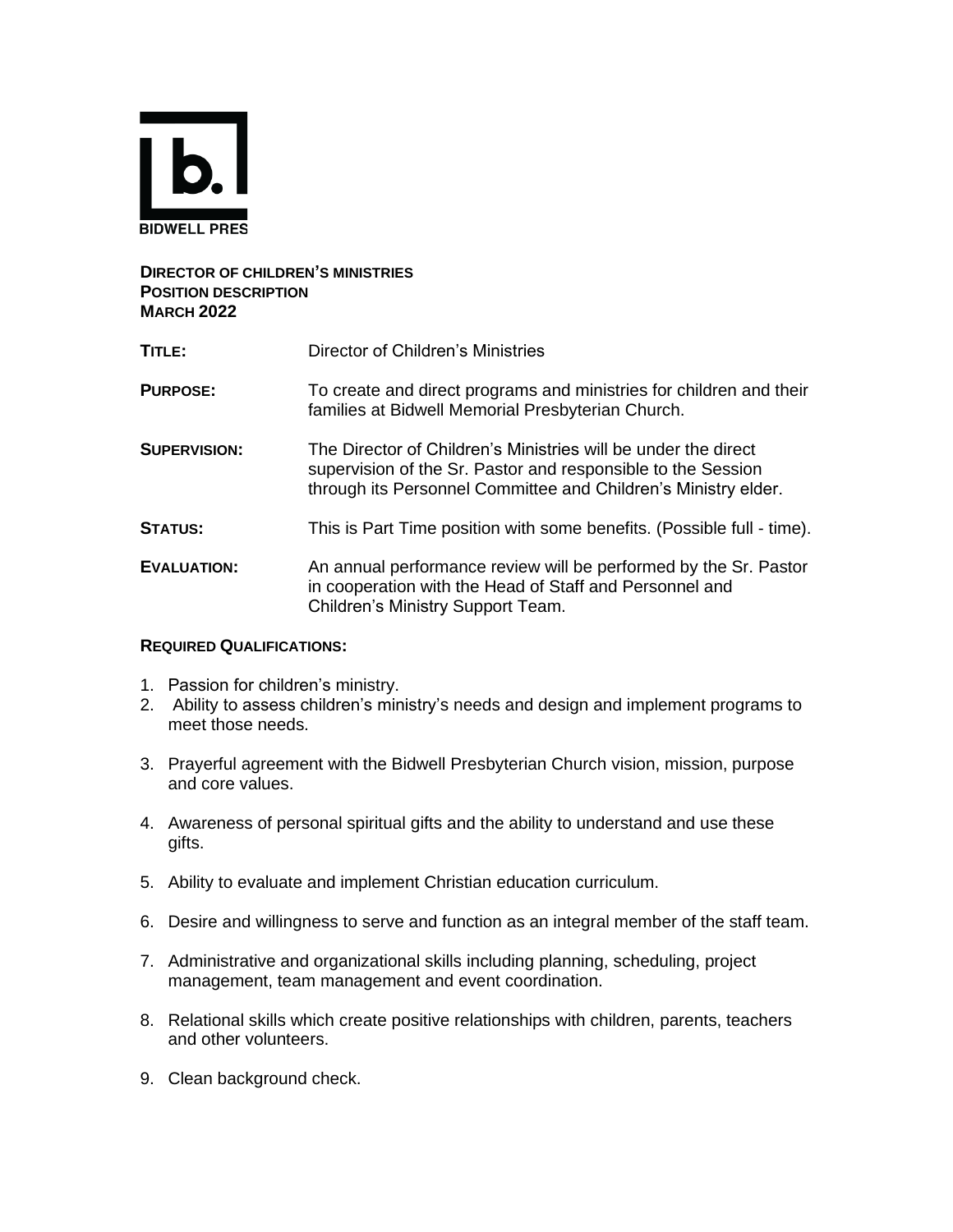- 10. Bachelor of Arts or academic training appropriate to position. (This must be reflected in salary), or substantial experience in children leadership/ministry.
- 11. Willingness to become a member of the church and to actively participate in church family events.
- 12. Computer literacy and familiarity with audio visual equipment.

# **POSITION GOALS:**

The Director of Children's Ministries will develop and lead programs for children's ministries that:

- Value and emphasize the spiritual development of children from infancy through fifth grade.
- Prepare and train individuals for teaching and serving children.
- Support and nurture families with children from infancy through fifth grade.
- Support the Great Commandment and the Great Commission.
- Support the growth in the number of children involved.
- Create events that are welcoming to BPC children and to the community beyond the church. Currently, annual events include: Trick or Trunk, Vacation Bible Experience (VBX), Eggstravaganza (Egg hunt), Daddy/Daughter Dance, Mother/Son Adventure.

#### **MAJOR RESPONSIBILITIES**

#### **LEADERSHIP:**

- 1. Recruit children's ministry volunteers. Support and affirm children's ministry volunteers through personal contact, written communication and recognition events. Oversee volunteer enrichment and training meetings.
- 2. Oversee all ministries to children, including program oversight and supervision of staff and programs.
- 3. Periodically evaluate the effectiveness of current children's ministry programs, identify needs as they arise, and create and implement new programs when appropriate.
- 4. Oversee provision of effective and safe child care, and all safety policies related to screening program staff and volunteers.

#### **PROGRAM ADMINISTRATION:**

- 1. Oversee Children's Ministries budget for personnel and program needs. Work with Children's Ministry Support Team and elder to create the annual budget.
- 2. Oversee all children's ministry employees, providing encouragement and direction as needed.